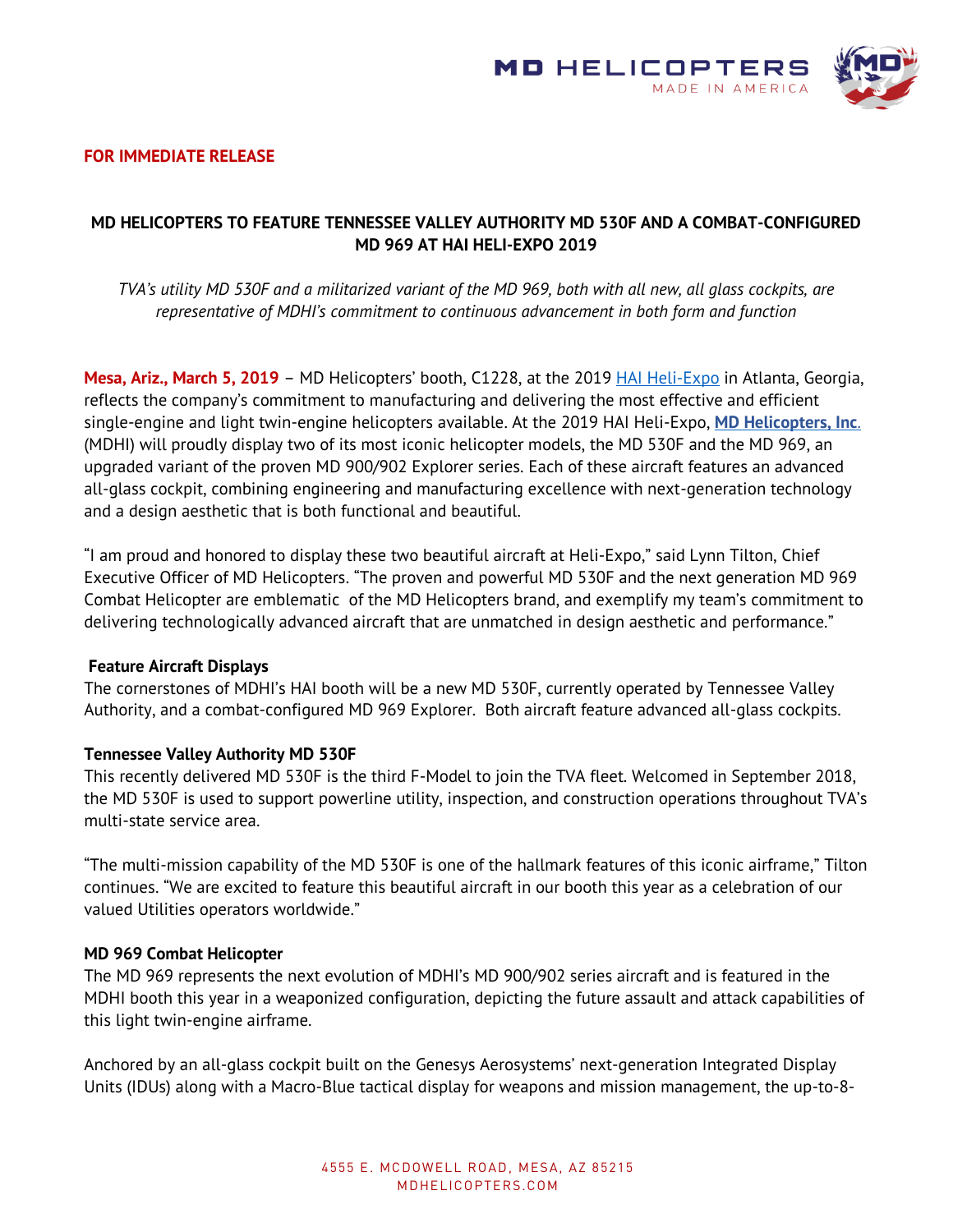seat MD 969 Combat Helicopter is single-pilot IFR certified, and safely and effectively executes a broad range of military, paramilitary and utility missions including Fast Attack, Combat Search & Rescue, CASEVAC/MEDEVAC, Command & Control, and Personnel Transport.

"I remain inspired by the capability enhancements delivered by the Genesys Aerosystems Display Units," commented Tilton. "We are excited about the advanced systems and improved capabilities this open architecture system delivers, and we look forward to expanding its use within both our MD 969 and MD 530G Attack Helicopter platforms."

In addition to advanced avionics, the MD 969 Combat Helicopter also features a proprietary, MDHIdesigned integrated composite weapons plank that allows for up to 6-station, fixed-forward weapons operation and unimpeded cabin access to support simultaneous forward fire, crew-served weapons, and personnel transport capabilities.

"MD Helicopters is proud of our diverse customer base and growing number of military and paramilitary operators worldwide," continues Tilton. "The MD 969 Combat Helicopter will deliver a new level of multimission capabilities, and provide the foundation for worldwide future attack and reconnaissance airborne operations."

## **Aftermarket and Customer Support Programs**

At the 2019 show, MD Helicopters will also provide additional updates on its Aftermarket and Customer Support operations, including continued enhancements to its innovative MyMD.aero customer portal. Operators interested in learning more about MyMD.aero and other Customer Support programs can attend an interactive Information session at the MDHI Booth on Tuesday, March 5 at 1:30pm.

"As always, I am incredibly proud of my team and our accomplishments," Tilton concludes. "We remain united in purpose, focused on growth, and committed to delivering next generation aircraft to an everexpanding family of global operators."

To learn more, stop by the MDHI booth, #C1228, during the annual HAI Heli-Expo at the Georgia World Congress Center, in Atlanta, Georgia, March 5 – March 7, 2019

**VIDEO ASSETS:** For a short video featuring the MD 969 Combat aircraft, please click [here.](https://youtu.be/ESF13ZN4yG4) For a short video depicting the Tennessee Valley Authority helicopter in action, click [here.](https://youtu.be/tlGnUIn8vBQ)

###

### **About MD Helicopters, Inc.**

MD Helicopters, Inc. (MDHI), a Lynn Tilton company, is a leading manufacturer of commercial, military, law enforcement and air-rescue helicopters. The MDHI family of rotorcraft is world renowned for its value, versatility and performance, and includes the twin-engine MD 902 Explorer, and single engine versions of the MD 600N, MD 520N, MD 500E, MD 530F and MD 530G. The innovative NOTAR® system for anti-torque control with no tail rotor – a key feature of the MD 902, MD 600N and MD 520N – is used exclusively by MD Helicopters to provide safer, quieter performance and confined-area access capability.

For more information about MDHI, visit us at HAI Heli-Expo 2018 booth #N550 and follow us on [Facebook,](http://on.fb.me/1NmcZGJ) [Twitter,](http://bit.ly/VT0GJ9) [Instagram](http://bit.ly/1PY297A) and [LinkedIn,](http://bit.ly/MDHILinkedIn) or visit [www.mdhelicopters.com.](http://www.mdhelicopters.com/)